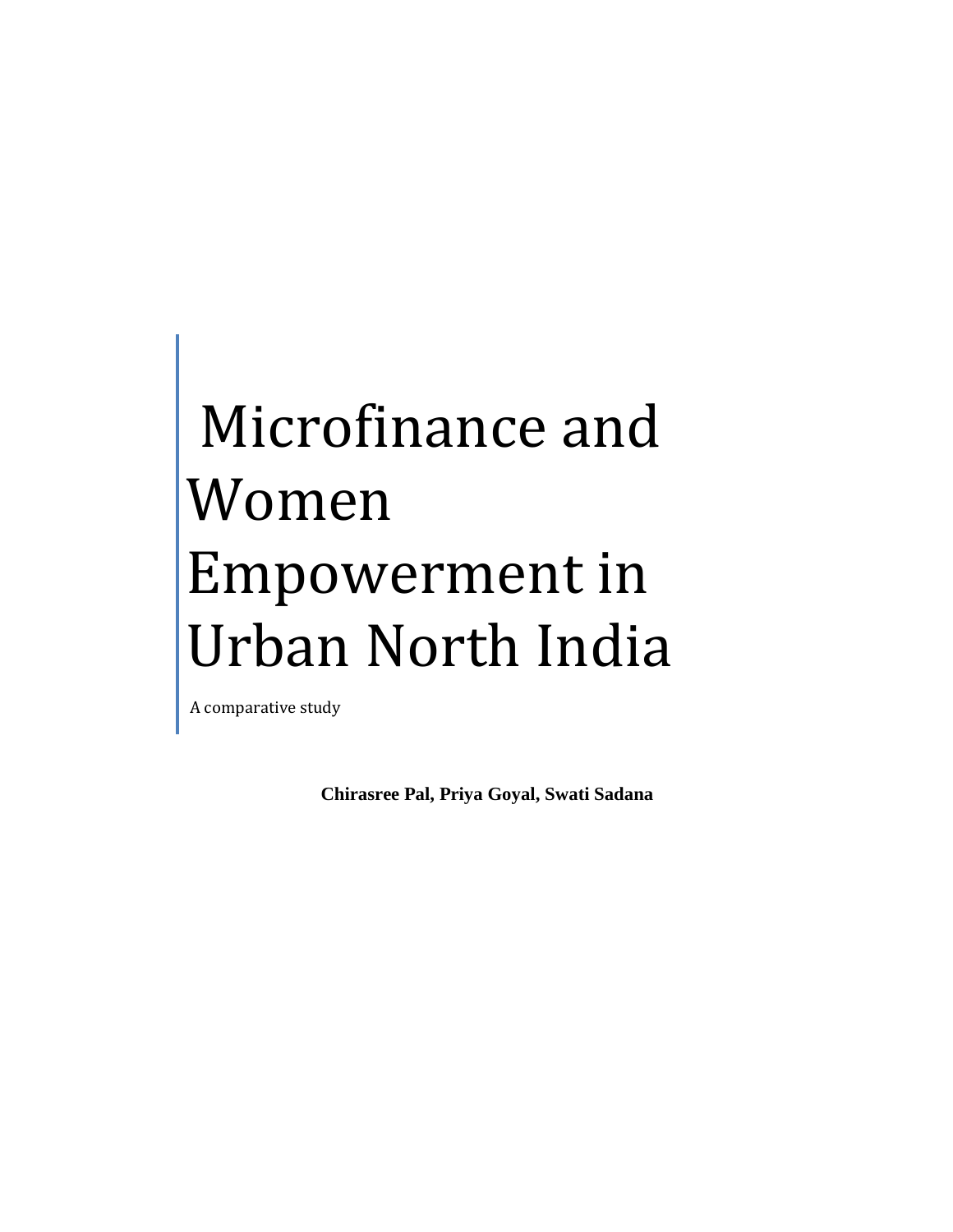#### **Abstract:**

*This paper examines that whether in urban North India microfinance is able to empower women or not. Thus this paper is written on the data collected in the National Capital Territory of India which is most "urbanised" among the various North Indian cities. However, it becomes increasingly clear that financial inclusion alone doesn't result in women empowerment. Women empowerment is the result of a cumulative of various social factors which in urban North India have or have not changed depending on the flexibility and openness of the communities in which the women reside in despite the fact that efforts by organisations in specific areas like legal awareness bore fruits. However, microcredit leads to consumption smoothing in households. This has positive impact on expenditure on education and health as these expenditures are not postponed or cancelled due to lack of substantial amount of cash at that time ,hence improving the prospects of coming generation.*

# **Introduction**

Financial inclusion is conceived as a major driving force to achieve self-sustained inclusive economic growth. Microfinance, being an important tool of promoting financial inclusion, is hence of prime importance. It is a general idea that by and large the urban women are more empowered than their rural counterparts, but this study is aimed at delving deeper into the fine socio-economic nuances which make up the urban social fabric.

Microfinance is as a financial system conceived to provide poor families with very small loans (microcredit) to help members begin or sustain income-generating activities. It refers to a sustainable lending model that targets the poor. Microcredit gained prominence in the 1970s, through the efforts of Mohammad Yunus, a microfinance pioneer and founder of the Grameen Bank of Bangladesh. In 2006, Prof. Yunus and Grameen Bank were awarded a Nobel Peace prize "for their efforts to create economic and social development from below."

Over time, the definition of microfinance has broadened, and includes savings, insurance, and money transfer vehicles. Microcredit has largely been directed by the non-profit sector, but there are a growing number of 'for-profit' MFIs in India. 'For-profit' microfinance institutions are referred to as Non-Banking Financial Companies and are regulated by the RBI.

Microfinance today in India is widespread and has diverse mechanism of lending. India has witnessed a spurt in the growth of microfinance activities over the last two decades. The largest share belongs to the Self Help Group (SHG) Bank Linkage programs that originated in the 1980s. The other is the microfinance institution that lend in a Joint Liability Group (JLG) framework.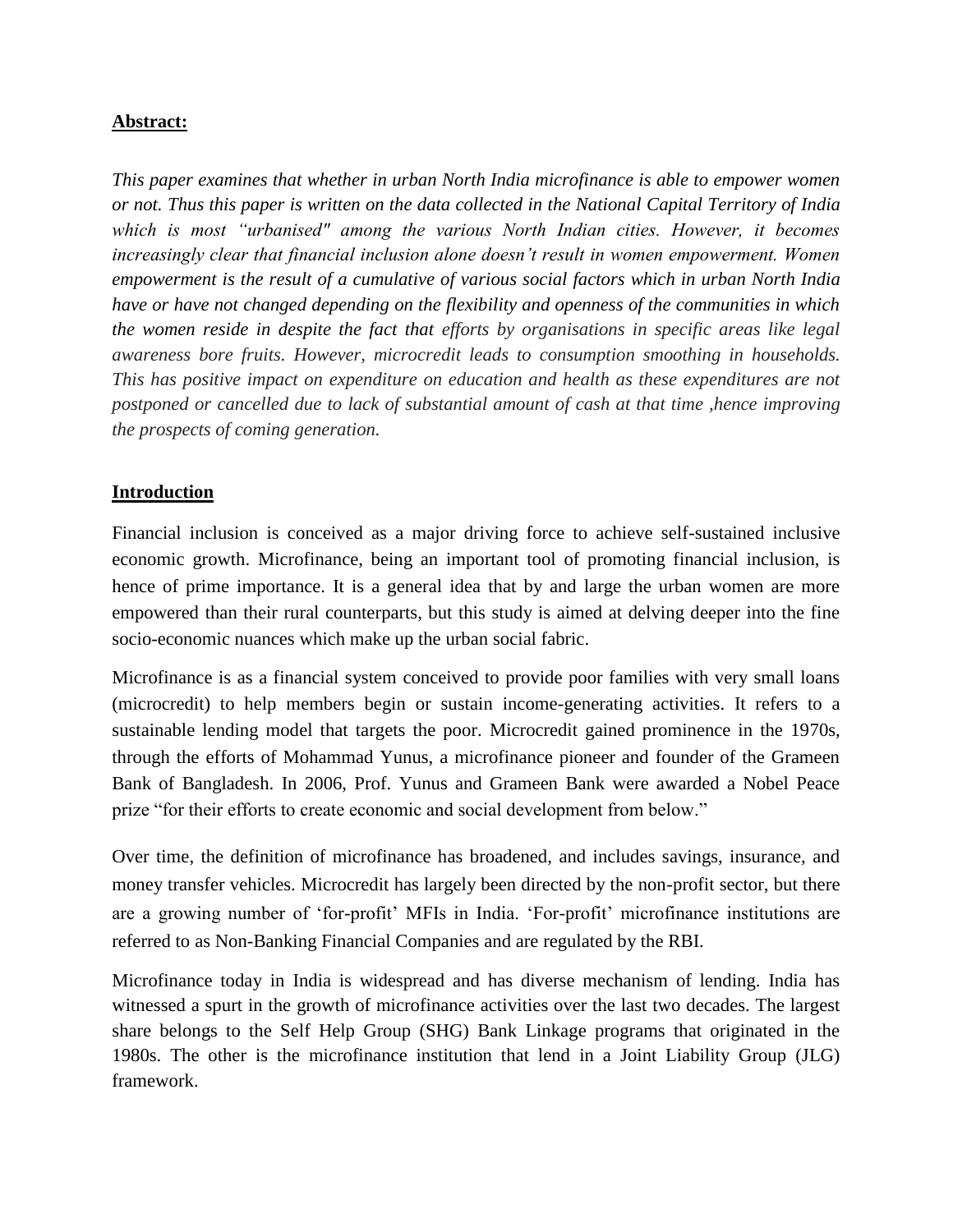SHGs are groups of women, preferably of the same community/neighbourhood, working together on part time common light economic activities like handicraft, anganwadi work, pickle making or papad making, sewing, doll making etc. The NGOs form and train the women on how to get loans and maintain their group accounts and then once the group becomes self reliant withdraws its administrative support. The NGOs also facilitate the SHGs to open a bank account in the name of the group where a monthly savings of small amounts by each group member are deposited. The amount monthly saved per head starting from as low as INR 50.

On the other hand, the concept of JLGs is fully associated with the Micro Finance Institutions (MFIs). Joint Liability Group is basically a group of 3-5 members who come together on their own and register with an MFI and take a joint loan which is to be divided equally among the members. The key feature of the JLGs is that here the monthly payment is paid as a whole group, and if any member defaults the others in the group have to pay on her behalf. This reduces the risk borne by the MFIs to great extent and at the same time these women are more careful in selecting their group-mates as the onus is on them thus forcing them to take economically more rational choices. This also instills more confidence among the women and hence leads to a more empowered life.

We believe that microcredit schemes need to be reviewed in the context of women empowerment because the microfinance institutions so function that the majority of the microcredit beneficiaries are women and existing literature shows that when women are supported and empowered, all of society benefits. Their families are healthier, more children go to school, productivity improves and incomes increase. In short, communities become more resilient.

# **Women Empowerment**

Empowerment of women is a multi-faceted concept and has been variously defined by different authors. The main essence of empowerment is the capability of the women to strengthen their capacities, participation in decision making process, and most importantly their self reliance.

Strengthening of capacities imply the sharpening of the various faculties of the women including physical, mental, economic as well as socio-political. With access to proper health and sanitary facilities a woman can strengthen her physical capacity, whereas education, freedom from oppression can free her mind. With more employment opportunity and access to easy transportation she can be economically protected, on the other hand, a life of political and social awareness and freedom can help her strengthen her socio-political capacities. Strengthening of capacities enables her to be more self-reliant and confident and hence help her take better part in the decision making process in and outside her household.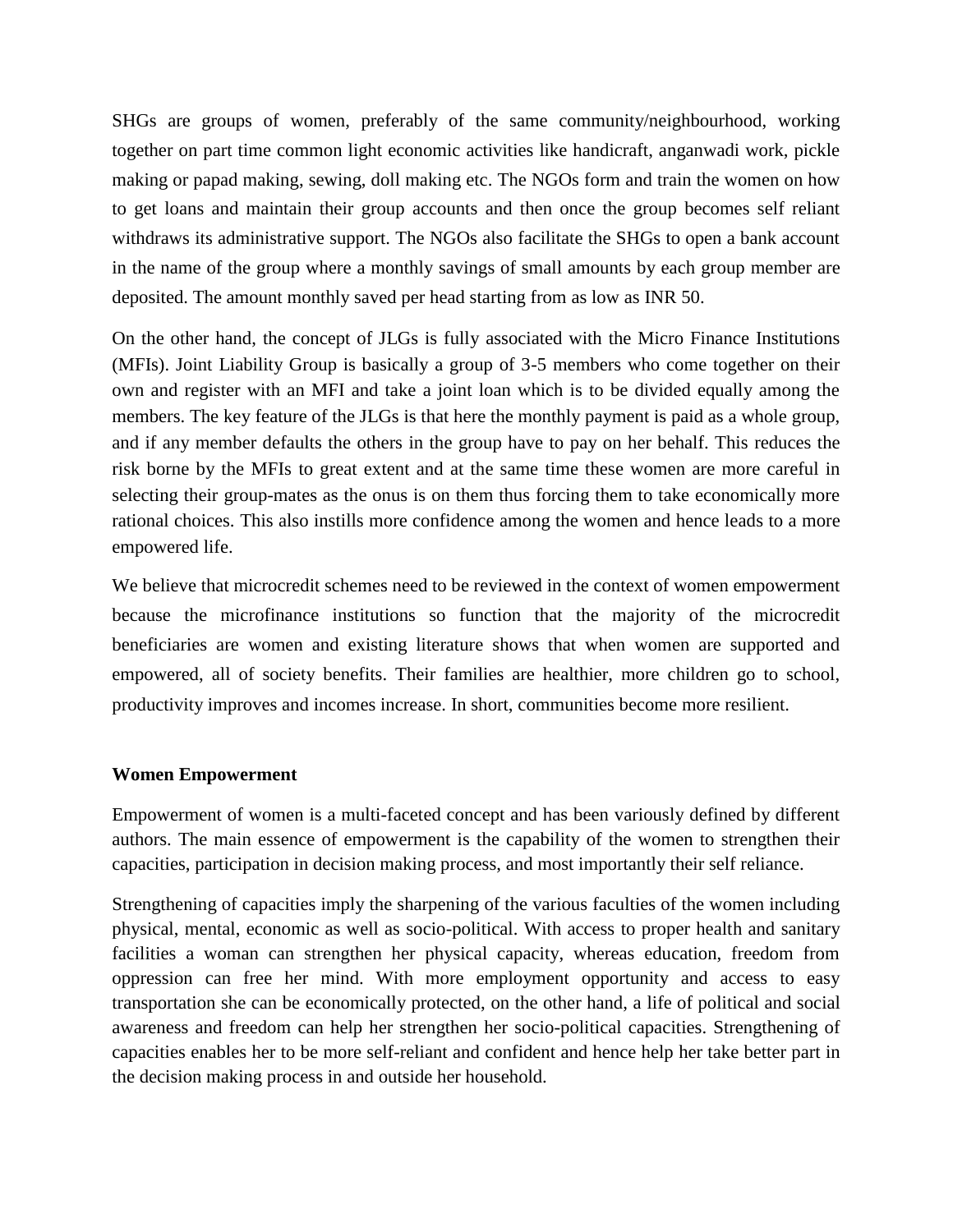Women empowerment has various aspects to it, namely, economic, socio-political, interfamilial power equations, mobility, freedom from oppression etc. But even then, there are subtle nuances which elude us in the first place. The various personal traits of women, which are but results of prolonged subject on to a staunch patriarchal society where women have grown up seeing a marked favouritism towards the male children in the family and even if not in her own family but amongst friends, relatives, neighbours' families. These are deep seated in their unconscious behaviour. They have accepted it because they have never known otherwise. There were many times during the course of our survey that we encountered women who don't wear "modern" outfit because it is "unacceptable" for a household's daughter-in-law to wear anything but saree or salwar suit and it is not even the case that anybody has prevented them, they themselves have given it up.

The definition of empowerment can hence be subjected to many debates where many might say, what is "un"-empowerment is nothing but the women's conscious decision and hence those women should not be given the status of a non-empowered woman. However, in our studies we have limited our definition of women empowerment to the economic, socio-political and decision making capacities and have then taken up women who are associated with microcredit organisations.

#### **Literature Review:**

There exist several attempts by renowned economists all around the globe to measure the impact of microfinance in India. There already exist specific articles highlighting the key impacts of financial inclusion of the women, but the majority of them have been concentrated on the rural areas. In fact it was noted that in many cases, microfinance has been treated as a tool of "rural credit", this gap was astounding, owing to the popularity of the microcredit institutions in the urban areas of India itself. However research in the area of microfinance in urban India is not a purely virgin territory. Works by Banerjee and Duflo (2010) are well known to have covered the area minutely, however their works are mostly confined to the southern states, most noted among them is their study conducted in Hyderabad.

On the other hand women empowerment is one of the most talked about topics in contemporary social studies, and in fact, it has been recognised by the United Nations Organisation that microfinance is a key tool of women empowerment, poverty reduction and has been included in the Millennium Development Goals. Independent studies on cases from Nepal by Acharya and Bennet (2003), Bangladesh by Ackerly (1983) have been conducted and been most enlightening. The study by Hashemi et. al. (1996) conducted in Bangladesh showed that microcredit empowers women and helps them carry out their day to day economic activities much better. But yet again, there is a severe paucity in the number of quality research work concentrating on microfinance and women empowerment in the urban North India.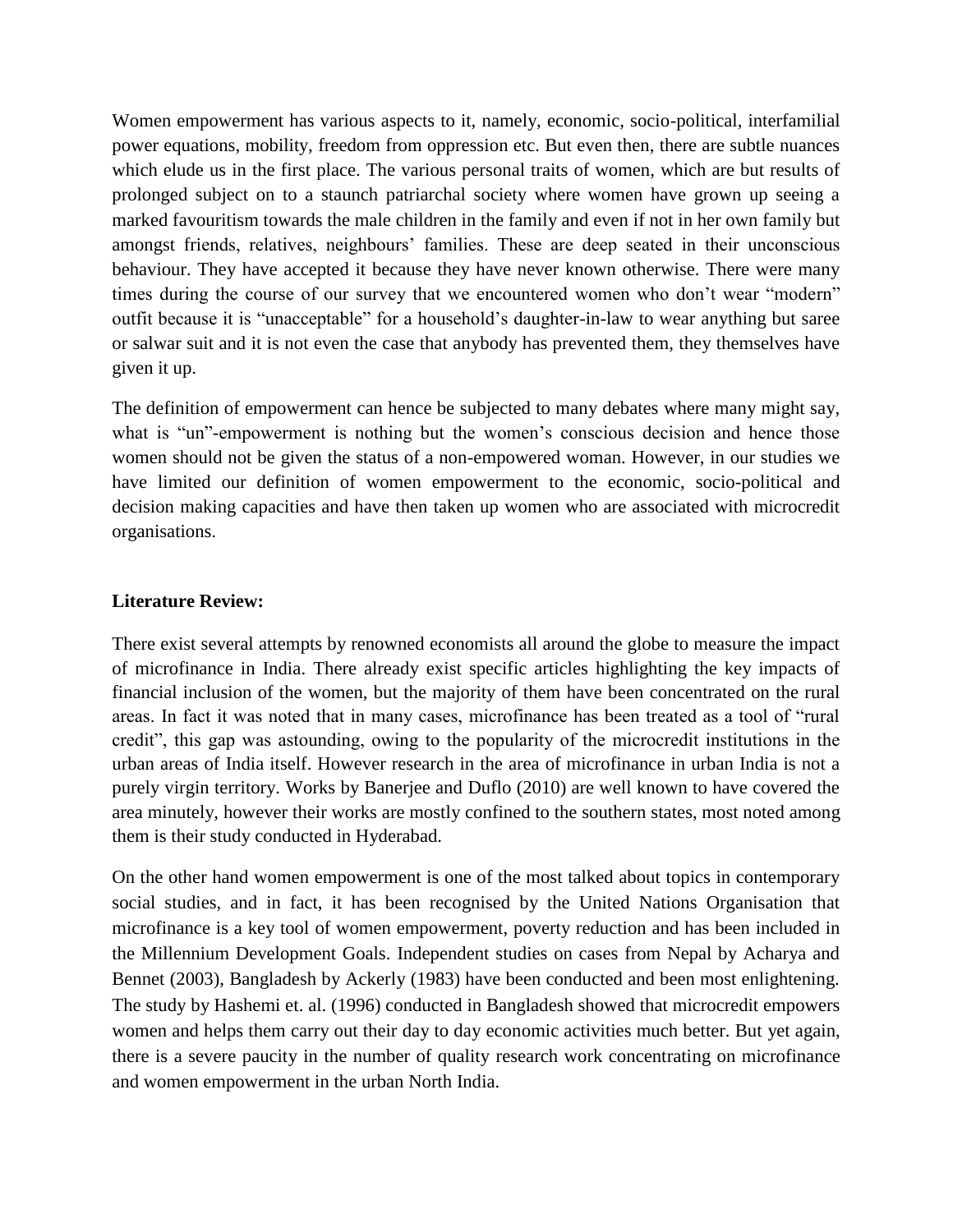It is to be noted that the very socio-economic fabric of both North and South India are not only most diverse but also most dissimilar. Hence the results that were observed in the Southern states of India are not expected to stand good in the North Indian context. With a target of filling this gap in the literature had we taken up the study in the Delhi, NCR.

#### **Methodology:**

Every survey to be successfully executed requires thorough and technically sound methodology in order to present reliable and concrete results. Our study is based on a flexible but practically and intuitively valid methodology starting from the choice of location to the actual survey and then analysis and finally reporting our findings.

#### Location:

 $\overline{\phantom{a}}$ 

This study is based on an independent survey conducted in two key locations in Delhi, Ajmeri Gate in Old Delhi and Raghubir Nagar and Paschim Puri in West Delhi. The choice of location within Delhi was driven by the following factors:

1. Presence of a reliable microcredit organisations

In Delhi there are numerous microcredit organisations but only few of them were actively willing to share their database with us.<sup>1</sup> Besides, reliability and state of their records were also of prime importance.

2. Marginally APL Target Group

Income wise our target group was the women belonging to families which are economically weak but not officially Below the Poverty Line, that is who are marginally APL. They reside in "jhuggi"-s or slums where there is a severe space crunch thus leading to a difficult life condition.

3. Diverse cultural background

To understand the impact better we went to place where there are settlements of diverse communities, based on their state of origin, majorly on women from North Indian states.

 $1$  We had first approached numerous NGOs and MFIs who are dealing with microfinance, only some were willing to share their details while others stopped responding to our enquiries and details about the working of their organisation after a point of time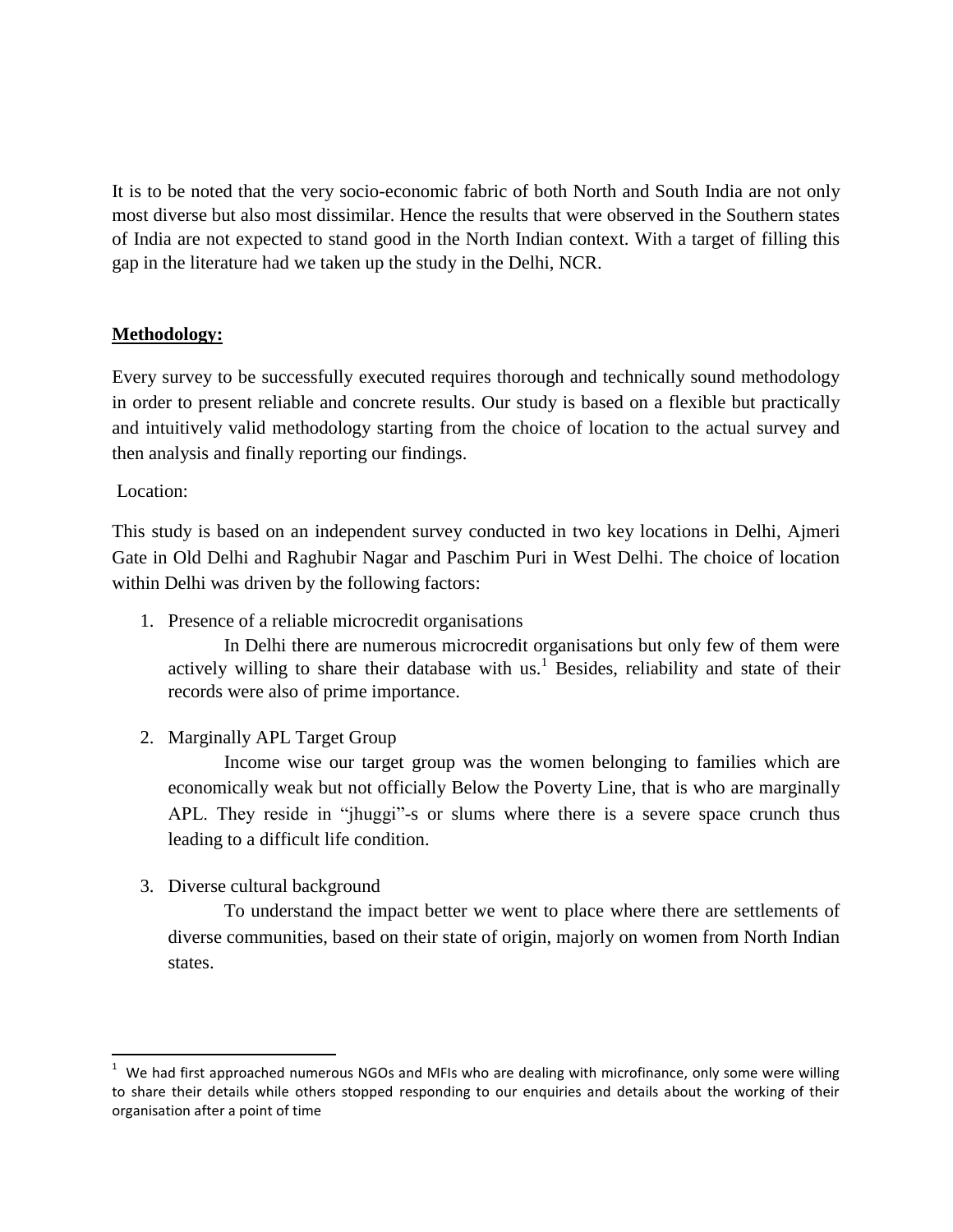4. 100% women customers:

Both organisations as chosen for our survey work deal with women clients only. The fact that our study is focused on evaluating the impact of microfinance on women empowerment required us to focus on women only organisations and thereby eliminate any gender discrimination within the workings of the organisation itself.

It must be remembered that the choice of location was important because on it depended the comparability of the subjects, that is, the target groups were to possess various similar attributes in order to reduce the variation in their behaviour due to them.

#### **Questionnaire:**

After the choice of location came the work of framing our questionnaire. Questionnaire framing was as crucial as the choice of the location because it is a decisive factor of the quality of the data we could collect. A rough draft of the questionnaire was constructed and then put to test during the pilot survey that we conducted at Jahangir Puri, North Delhi.

The basic attributes of occupation, income, years of association with the microfinance organisation, number of loans taken and the purpose of those loans have been included in the questionnaire to track the state of the subject's financial inclusion through the access of microcredit facilities. This also gave the clear idea of the usage of the loans and whether the usage has added any value to the lives of the customers.

The next part of our questionnaire was targeted solely to evaluate the state of the respondent's empowerment. Here we have used the basic framework as laid down by Hashemi et. al. (1996) and also been used by various economists and sociologists. The framework suggests that women empowerment is a multifaceted idea and encompasses the dimensions of:

- i. Economic freedom
- ii. Socio-cultural freedom
- iii. Familial/ Inter-personal freedom
- iv. Legal freedom
- v. Political freedom and
- vi. Psychological freedom

However these are broad in their scopes and have many sub domains. Thus, to capture the essence of these dimensions we have laid down 7 indicators: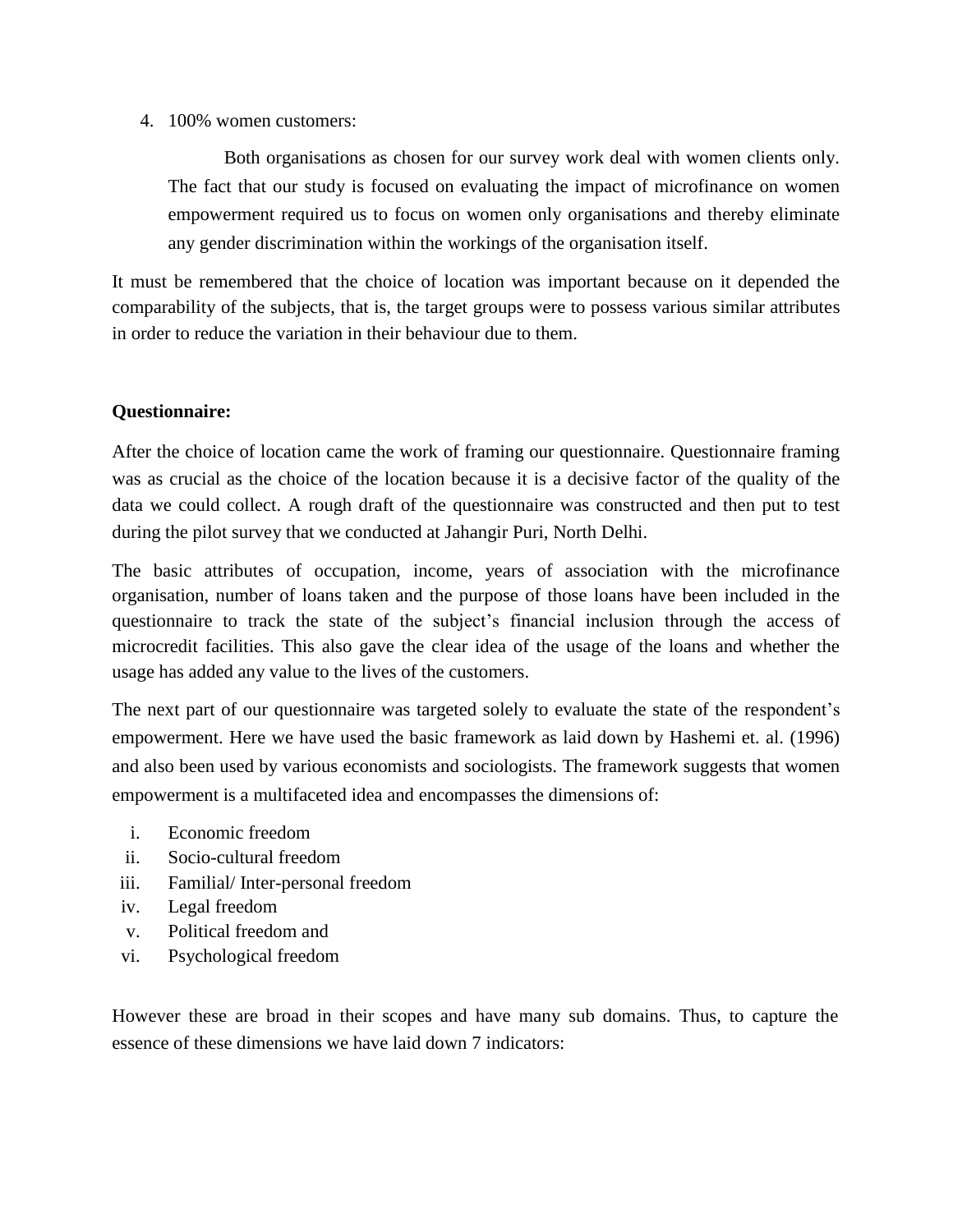# 1. Mobility:

This helps us to capture the idea of woman's socio-cultural freedom. The questions were based on whether the women can go to big markets; a health facility etc all by herself, whether she visits her natal house alone or goes outside the city alone. These reflect a most important aspect of a woman's socio-cultural freedom.

### 2. Economic Security:

A woman's income, occupation, ownership of productive asset is the basis of her economic security. It is expected that a woman who earns for herself, has more say in the family affairs than a non-earning woman because monetary strength always boosts the bargaining power of a woman in a family.

3. Ability to make small and large purchases:

The ability to make small purchases like daily food items, small items of personal use for herself reflects that she can decide for herself and has the right to lead her life without any hesitation. Large purchases on the other hand involve buying of kitchen utensils, jewellery or land. This indicator comes under familial or interpersonal freedom.

4. Involvement in major decision making:

Major decisions of a household generally include those regarding the marriage of the children, use of family's income etc. In a patriarchal family it is the male head who takes these decisions hence if women participate more in major decision making processes they feel more important and thus more confident about themselves. This also comes under interpersonal freedom.

5. Social, Political and Legal awareness:

In today's world information is of utmost importance. Ignorance of one's rights and duties can be most harmful and render oneself as socially insecure. Hence social, political, and legal awareness have been incorporated in our questionnaire through possession of voter identity card, knowledge of the police and fire brigade emergency numbers, those about registration of birth, death and marriage etc. This is an important indicator of a woman's empowerment status because it not only provides social security to herself but also provides the same to her children and community around her thus bettering the society as a whole. This indicator is a combination of socio-cultural, political and legal freedom dimensions and successfully reflects all the different aspects under these broad sections.

6. Health and Hygiene awareness:

If a woman has awareness regarding health and hygiene it automatically reflects in her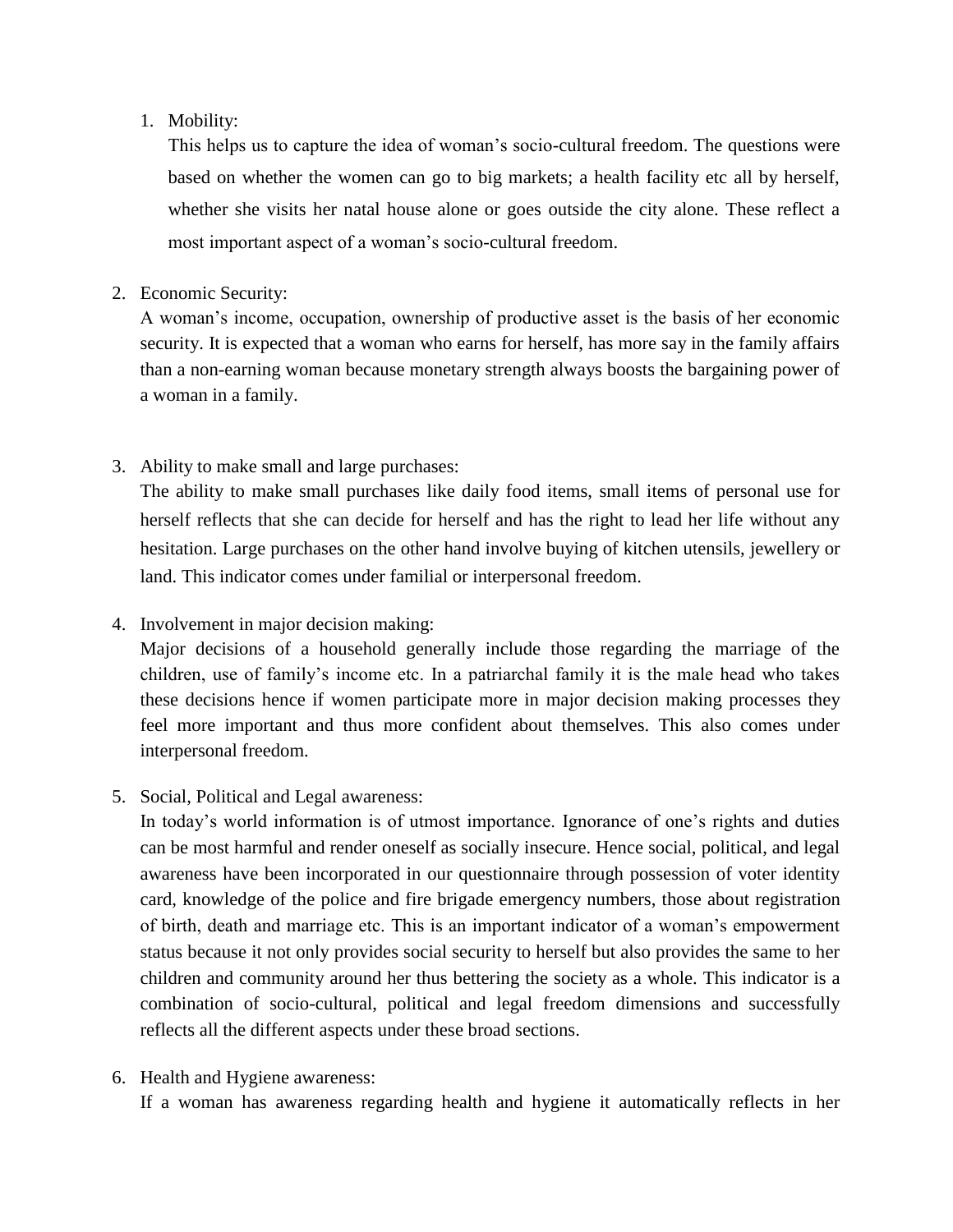children's health and environment in the household, hence when a woman is aware about the usage of mosquito repellant, importance of immuniasation and usage of sanitary napkins etc, her family is directly benefitted. This indicator has been incorporated by us because we believe this is a mark of a woman's empowerment, and ability to affect the environment around her. This comes under the psychological freedom, making oneself worry less is also a psychological security.

7. Relative freedom from domination by family:

This is the trickiest of all the indicators that we have considered. It involved women talking freely about their family's internal affairs, even dealing with their relationships with their in-laws. However, keeping that in mind, we had put this as the last segment of our questionnaire so that, by the time we reach this segment already the women have become comfortable talking about their lives with us. A woman truly becomes empowered when in the family she is not dominated by anybody and she has the freedom of speech, dressing, expressing herself without any fear. This also comes under psychological freedom of a woman thus acting as a most crucial indicator of this dimension of her life.

# **Background of the organisations:**

Ujjivan and IndCare Trust were selected for our survey work. The two organisations have different ways of working though they are both dealing with microcredit and have women clients only. IndCare is an organisation promoting self help groups (SHGs) of women and is closely associated with the Government of India (GoI). IndCare is associated with the GoI through the Rashtriya Mahila Kosh (RMK) which is a wing, of the Ministry of Women and Child Development, dealing with SHGs and microcredit facilities.

IndCare is an NGO and has been working since 1989 in the urban slums of Delhi. It has made inroads into rural development in 10 states of India in their total tenure of more than two decades. The aim of the organisation is to promote capability of women and empower them towards sustainable livelihood through micro-finance activities aimed at their economic self sufficiency.

Indcare has been working in various parts of Delhi like (Ajmeri Gate, Nabi Karim, Hastsaal, Bawana, Mongolpuri, Nangloi, and Shakurpur).

As per the information provided by the Area Leader of Ajmeri Gate (our survey location) there was no NGO working in that area before 2001, then in 2001 IndCare came into their lives. They took a meager loan of Rs. 26000 with each beneficiary getting Rs 2000 only.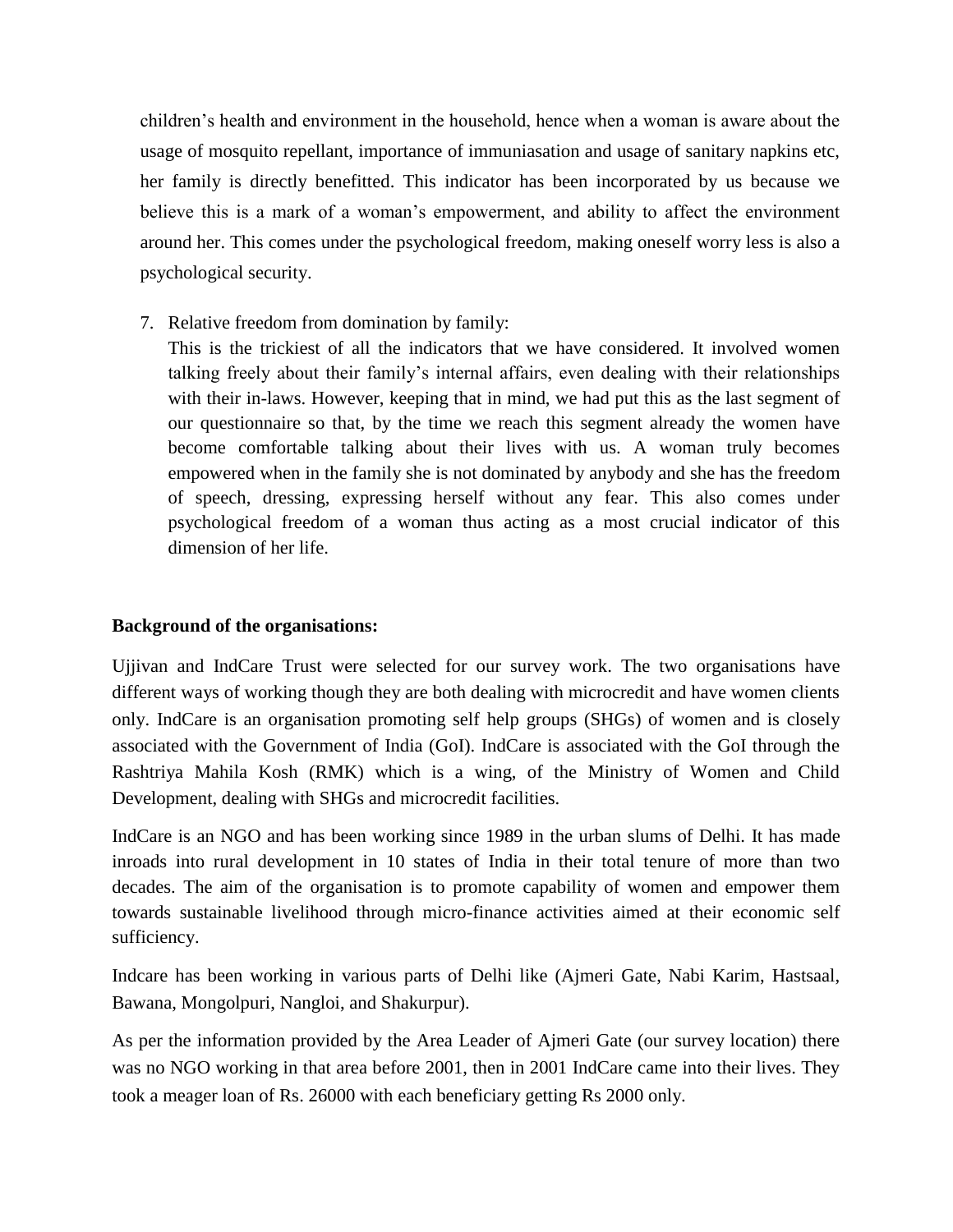These Self-Help Groups are formed keeping in mind similar backgrounds either in terms of their caste, because in the conservative areas harmony depends also on how these women get along with each other and caste plays a big role there. The key for stabilising the SHG operations is to ensure that loans are taken and repaid on time along with the regular savings.

Today, there are 50 groups by IndCare in the Jama Masjid area of Delhi, of which 10-12 groups are located in the Ajmeri Gate sub-section. Every woman in the group has to save Rs. 50 every month. Inter group lending without any rate of interest is the key feature that enables these women to have small but continuous flow of credit.

When the loan comes from IndCare Trust, then it gets distributed among the various groups in the maximum limit of a loan to a women was Rs 25,000 but, now the limit has been extended to Rs 50,000. It is provided @ INR 1.32 per rupee.

Ujjivan, on the other hand, is a wholly private owned, profit motive driven professional organisation. It is active only in the urban areas and is operational in various parts of the country. Their operations started in Bangalore and now are stretched over almost the whole of the country. Ujjivan has various products targeted to cater to the diverse needs of their clients. They have properly structured guidelines which they follow very closely in order to carry out their operations.

Ujjivan provides both group loans as well as individual loans. It lends out to its clients in small amounts, ranging from INR 8,000 to INR 25,000 per beneficiary. Ujjivan targets its location of operation based on a prior survey and then goes on campaign drives in the targeted areas before launching its services.

The group loans are intended for Joint Liability Groups (JLGs). These JLGs are formed by the women themselves. Only guideline from Ujjivan is that no two women can belong to the same blood relation. Once the JLGs are formed and registered with Ujjivan, the members receive a compulsory training from Ujjivan on the details regarding their products and deliverables, their policies and regulations etc. The loan is provided @1.42 per rupee. Only after being associated with Ujjivan for at least one loan cycle, the woman becomes eligible for Individual loans. These Individual loans are given on various accounts, like Business loans, Livestock loans etc. The only condition that is laid down in these cases is that the business must already exist or in case of livestock loans, the beneficiary and/or her husband/son owns at least one livestock. Ujjivan doesn't give out loans for starting a business.

Ujjivan also provides a life insurance cover of INR 30,000 for the beneficiary and her husband/son during the loan cycle against a onetime payment of INR 120 for a year and has a tie-up with a private life insurance company. This particular feature of Ujjivan really made it stand out and provides not just credit facilities for the women but also sophisticated financial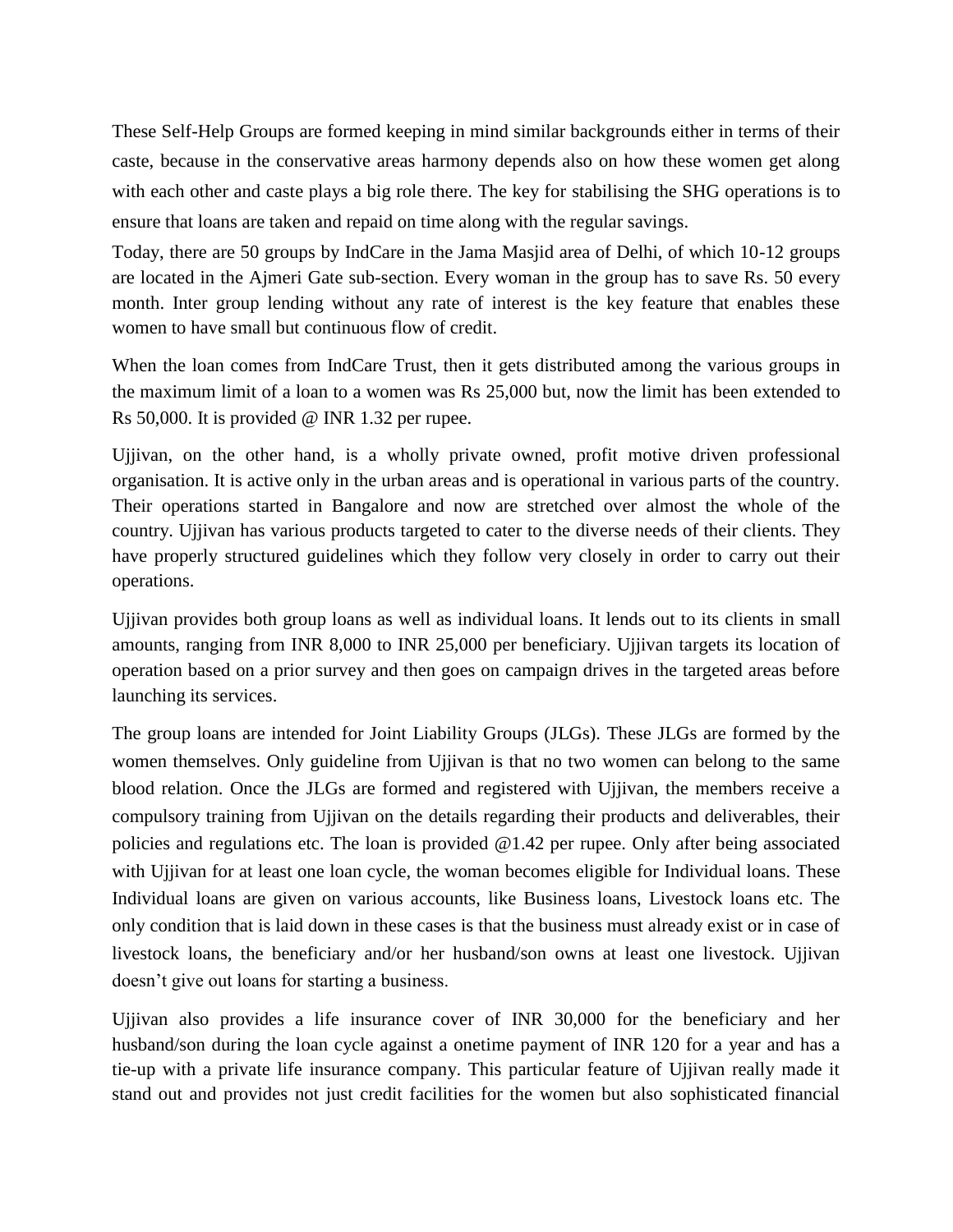inclusion of the poor women. Overall, Ujjivan is extremely professional in their dealings but it only enhances their efficiency and doesn't make them "ruthless" in their workings. The women associated with Ujjivan have experienced benefits and have no complaints about their method of work.

# **Observations:**

The data for Ujjivan has been collected from Raghubir Nagar and Paschim Puri areas of West Delhi. The average age of women was 39 years. They have been associated for an average of 3 years. Majority of women whom we interacted with were taking continuous loan from past years. Once they complete one cycle they can take further amount. Few of them had recently joined or taken loan after a gap. 36 out of 45 were working majorly in handicrafts or jewellery work. The work had to be done from home. It included bringing home material (half made) and complete the assigned task . Other occupations of the respondents were that of footwear making, owning a general store, fruit ferry etc. The spouses of the majority of the women (68.8%) had irregular income as they are working as casual labourer , mechanic, owning ferry of a variety of commodities ranging from dry fruits to fruits and vegetables or selling bangles or old clothes ("purane kapade"). In many cases women were engaged in same work or business as their husbands. For instance there were many respondents who were involved in making toys while their husbands sell them, whereas in some cases the couple divides the work and alternatively sell at their stalls selling fruits or old clothes etc.

As far as literacy levels are concerned, 12 women (26%) had no education at all. Only 3 of them were B.A. (Pass) Graduates. The group had diverse people from various states and caste of North India- Punjabis, Dhanak, Gujaratis, Banjaras, Rajput, Jaats. The average number of children was 3 .In some case it went high to 5 or 10 highlighting the desire for having son and lack of family planning. Girl to boy ratio was 0.91:1. Children were mostly enrolled in government schools exception for a few cases where the kids go to private schools.

For collection of data of women associated with IndCare, survey of 45 women was conducted. The castes found were Prajapati, Khatik, Jaatav samajh, Baniya along with General category. Average years of association were 6.88 years. For a number of women the association dates back to 2001 when the first SHG was formed in this area by Ind Care. In fact the people settled here have been living here since 1947.It is a close-knit community with many families having their relatives in the vicinity.

The average age of women was 40 years. On an average, they were having two children. Girls to boys' ratio boiled down to 0.87:1. Six of the women surveyed had done graduation. Others had done their secondary or high schooling.6.6% of them was illiterate. They were majorly involved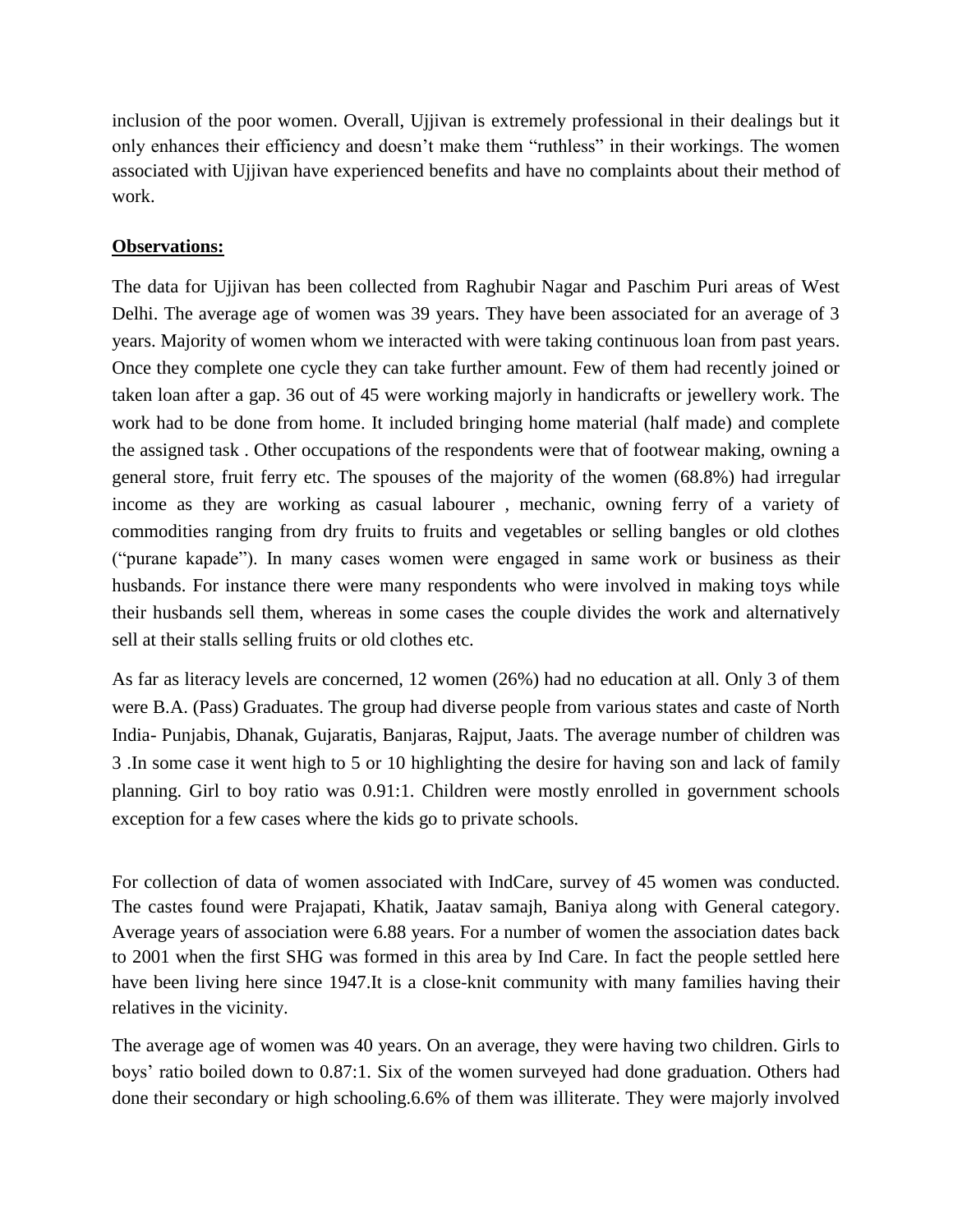in supari cutting business and anganwadi's kitchen work. Ind Care,in collaboration with the Ministry of Women and Child Development, has tried to make the Right to food , through ICDS a successful scheme. One of their attempts was to link SHGs to this scheme by outsourcing preparation of food required for anganwadis to women enrolled in SHGs. 8 SHGs in Ajmeri Gate region have been associated with this at present.

|         | Avg.<br>Duratn of<br>associatn.<br>(yrs) | Avg.<br>age of<br>women<br>(yrs) | Avg.<br>fertility<br>rate | <b>Sex</b><br>ratio of<br>children<br>(F:M) | Employment<br>of<br>status<br>respondent | of<br>Occupation<br>employed<br>respondents                                 |
|---------|------------------------------------------|----------------------------------|---------------------------|---------------------------------------------|------------------------------------------|-----------------------------------------------------------------------------|
| Ujjivan | 3.00                                     | 39<br>years                      | 3                         | 0.91:1                                      | W 36<br><b>NW9</b>                       | <b>HandicraftsJewellery</b><br>work, ferry, Footwear<br>making              |
| IndCare | 6.88                                     | 40<br>years                      | $\overline{2}$            | 0.87:1                                      | W 30<br><b>NW</b> 15                     | Supari<br>cutting,<br>stitching,<br>card<br>decoration, tuition,<br>parlour |

Other occupation of these women included stitching, giving tuition at home, parlour and card decoration. 30 of them were working. 33.3% of the women were earning regular income while 46.6% were irregular income earners. In 7 cases we surveyed spouses had retired/died. The non regular income earners were construction labourers, auto drivers, making copies, car seat covers, etc. Similar to our finding in Ujjivan, the children were studying in government school.The loans taken by women in both organizations were utilized for consumption as well as for business purposes. No clear line of demarcation could be made between them.

The women who were working utilised some proportion of the money for buying inputs used for that work like buying sack of supari or threads for handicrafts work. Many a time the money was used to fund the school/college fees of the children or for health expenditure. This is important since its difficult for these households to spend huge amount at one go. Absence of microfinance often leads to indefinite postponement or easy solutions like taking their children out of school. It is in this context we refer to microfinance as tool of consumption smoothing. The household can borrow money at one go and keep paying back in small amounts (principal and interest) throughout the year. This feature made them satisfied with the institution they are associated. Also the rate of interest was much less than that charged by money lenders. In few instances the women borrowed money from relatives/ friends/money lenders in case of emergency and returned back after borrowing from the organization. This showed the preferred this source of credit over others.

# **The following observations were noted on our indicators of women empowerment:**

Our analysis is cross sectional rather than over a period of time thereby the data on women empowerment shows the status of women at that particular point. Further we take up whether there are distinguishable differences between women associated with Ujjivan and Indcare. Also,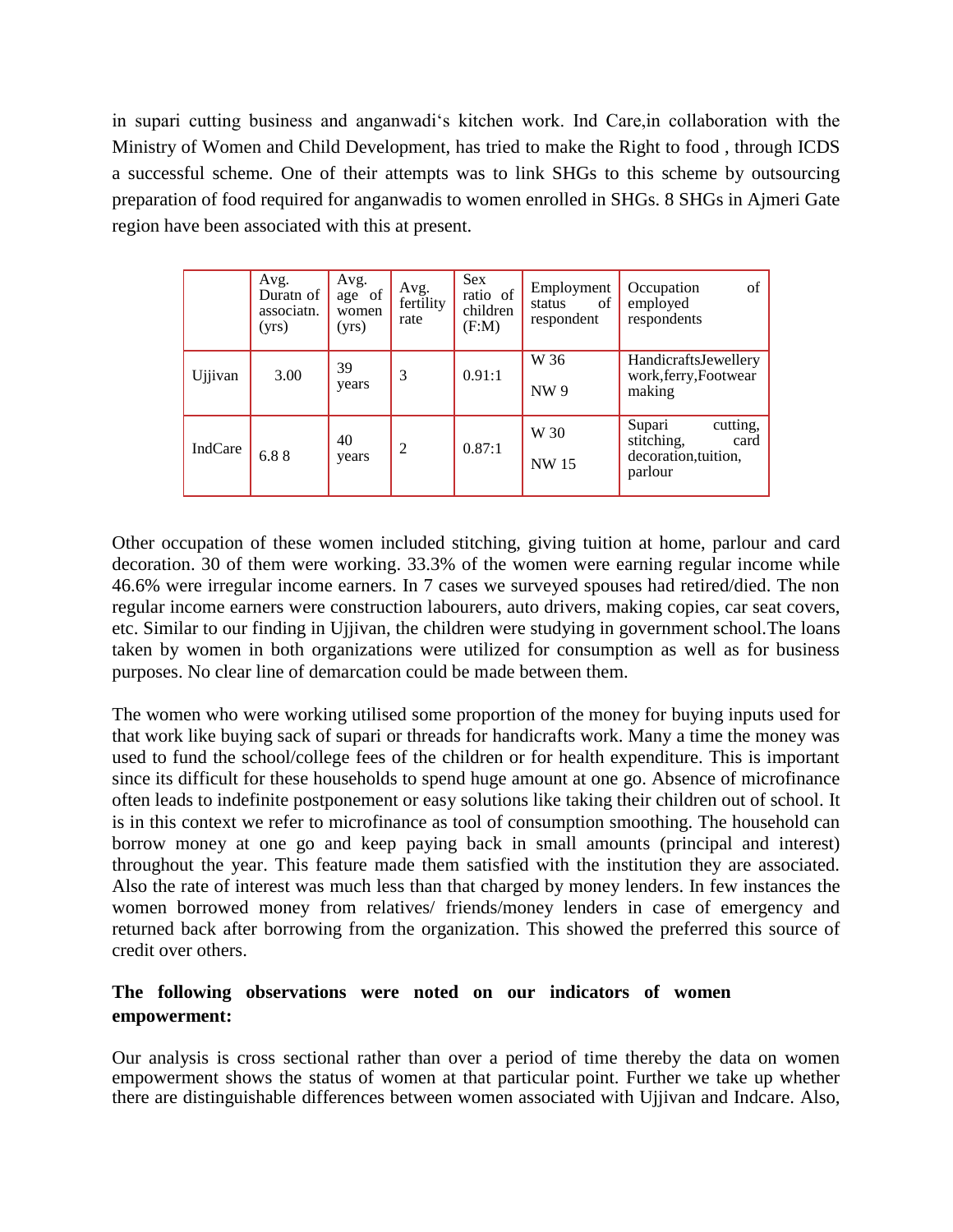the factors that govern the link between microfinance and women empowerment.

# **Mobility:**

In contrast to what one would observe in the North Indian rural setting wherein women are not allowed to freely move out of the house, we found that women in urban slum areas were fairly mobile. They could easily visit nearby markets alone. However, visits to far away market are always taken in the presence of family members or neighbouring women.

In one particular case the respondent residing in Raghubir Nagar was completely dominated by her husband. Both husband and wife were illiterate. They had four sons and only the youngest son goes to school. Others had been working since they were 15-16 years old. The eldest son was mentally challenged. Both the respondent and her husband were jointly working from home making toys. The husband keeps a track of her in every task including buying when she buys regular food items for the family. Years of suppression were evident in her body language and facial expressions.

4.4 % of women in both Ujjivan and IndCare said they did not have the confidence to go out alone in the city especially to places a bit far away from their respective places of residence.

Similar data were found for visit to medical facilities and going out for movies. Generally the women preferred to go out for movies with family even though there was no restriction imposed on them to go out with friends. Paucity of time and money were another reasons cited by them. 5% of total had said about restrictions imposed by family to go out for movies, etc with friends. The visits outside the city were mostly accompanied with family. Only those who had their natal home outside the city had gone alone. However, when asked whether they would go given the opportunity 26% of women surveyed in Ujjivan said yes. Others were reluctant owing to lack of confidence, less education and unawareness of outside world. Women in IndCare reiterated same things. They have been to Haridwar, Vaishno Devi etc with families and family friends but never with her friends or alone .

# **Economic security:**

For data collected from women associated with Ujjivan 23.8% of the women were staying in rented house. 68.75% of the owned houses were either on husband or in laws name. In Ajmeri gate, 46.5% of the women were staying in rented house. Majority of the houses were on husband or in laws name.

27.5% of the families had life insurance or fixed deposits with very few in the subject's name. Generally it is in the name of their husbands or children for women in the Ujjivan area. The figure stood at 23.25% for Ajmeri gate women. However, it has to be remembered that the customers of Ujjivan have a life insurance cover as a part of their policy.

90% of the households owned the ration cards. Those who does not own one has not been able to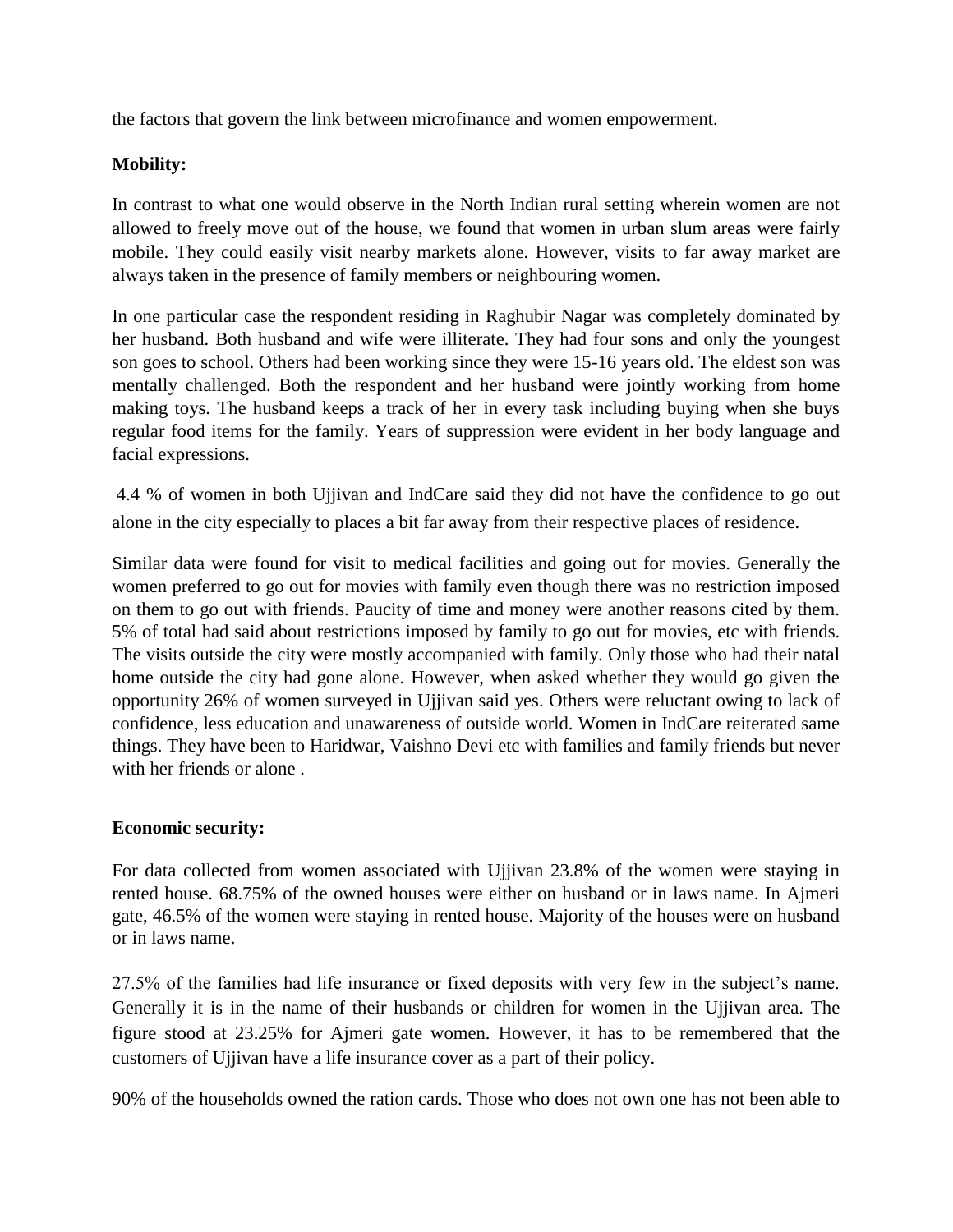acquire it because of governmental procedures. But they were well informed about the scheme.

The savings of the households were function of their income. Many of them had the bank account –few in their names too. As part of the rules and regulations, in IndCare the women are supposed to save Rs 50-100 per month. This was the source of internal lending within the groups. However, we observed that many members were not saving regularly owing to absence of savings. Surprisingly, many recent joined members had no knowledge about the saving and internal lending culture. This was more common for women whose mothers in law were part of the group and she had joined as per her wish. The only benefit they knew were that they could avail loan at lesser rates of interest.

#### **Decision making:**

The decision making ability in the families were vested with both respondent and her husband. However, it is to be noted that the ability of women to make decisions were more in case of making small purchases, whereas it was less in case of larger purchases. In case of marriage of their children, the respondent and her husband

|  | <b>Family Planning</b><br>Loan amount<br>Use of loan amount | Schools to send children<br>Marriage of the children | Ability to make small and large<br>purchases like food items, utensils, jewellery |
|--|-------------------------------------------------------------|------------------------------------------------------|-----------------------------------------------------------------------------------|

generally had fairly equal say but the answers varied from one's own decision to mutual decision to children's wishes.

In many cases they didn't have sufficient savings to undertake large expenditures like jewellery, etc. With regard to their children's admission to school and other school related work many cases were there where women/men did not participate because of illiteracy. The onus went to the literate one among the two.

The marriageable age of children varied depending on the family tradition and caste to which they belonged. It varied from 19 to 24 years.

In one of the stark case observed by us, the subject's daughter was married at the age of 17-18 years and the mother admitted that bad atmosphere was driving them to marry their children at younger age. She herself got married at the age of 13 years. In contrast the daughter had different opinion that getting married early was a curse and she would like her children to be married at age of 23-24 years.

In another case the respondent stood empowered on various criterion. She independently managed the general store, had her own bank account and managed it well. But when it came to decision of marriage of the children, the husband wish was to get their daughter married at age of 20-21 years. The elder daughter (married) completed her graduation after marriage even though the lady wanted her to complete her studies. Similarly the second daughter was married before she could complete her graduation.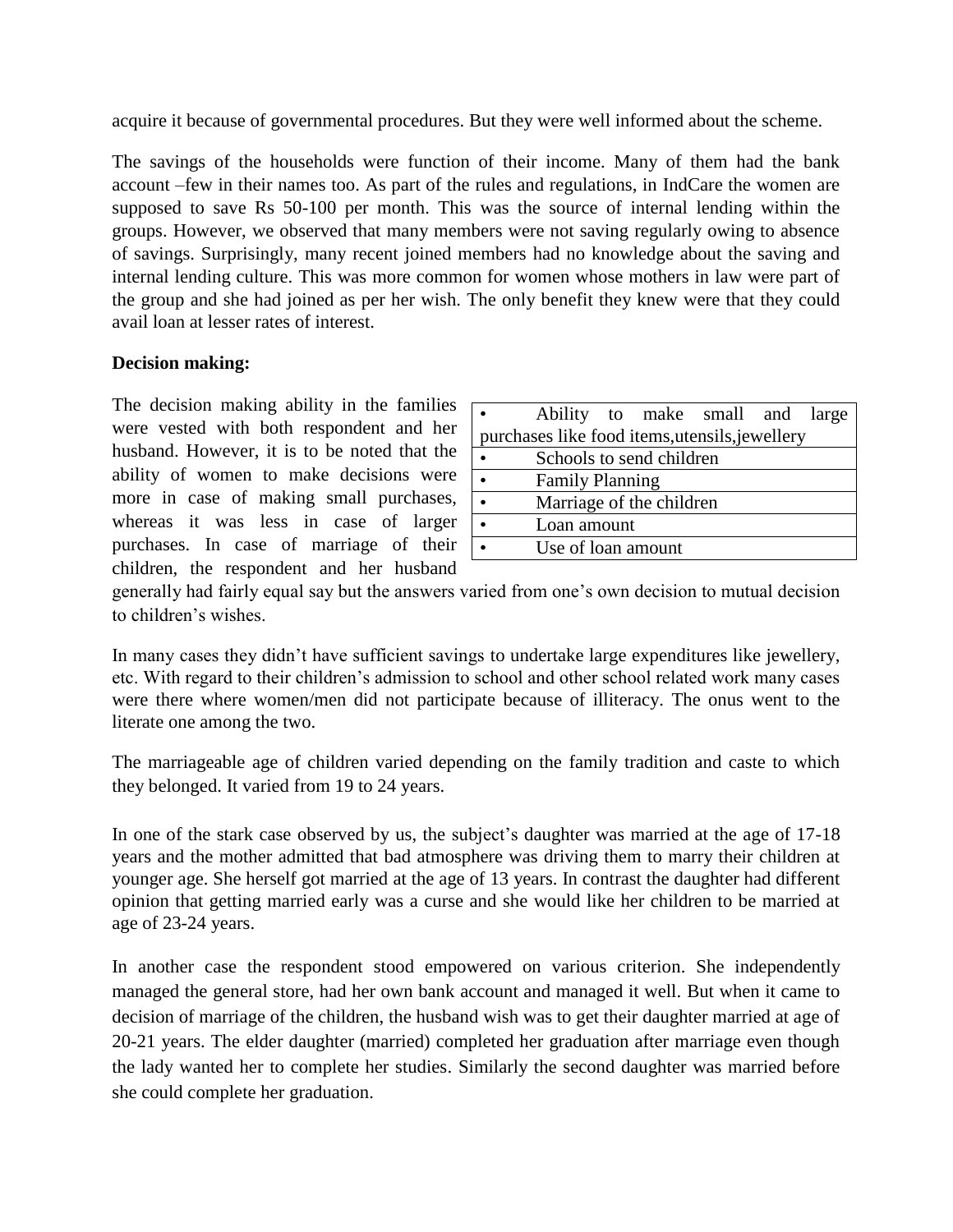Microfinance in itself has not been able to break these social and cultural barriers. These are deep rooted barriers and breaking away from them has not been possible for the women we surveyed. It was becoming increasingly apparent that the effect on women empowerment did not depend on their financial inclusion alone. Here no effort was undertaken by the organisation, Ujjivan to spread awareness.

#### **Legal and Political Awareness:**

| Voter Identity Card and did she  |
|----------------------------------|
| vote in the most recent polls    |
| Birth and marriage registrations |
| Anna Hazare's movement on        |
| anti-corruption                  |
| Police and fire brigade          |
| emergency number                 |

The women associated with Ujjivan and IndCare were well informed about voter cards and birth registrations.1 or 2 women in each case had not registered for voter ID card or taken efforts to get birth certificate of their children. All the women possessing the voter ID card had exercised their franchise in the most recent poll, the Municipal

Corporation of Delhi election held in April 2012.

The knowledge about marriage certificate was miniscule. Majority of them had kept the invitation card as proof of the marriage. But we cannot attribute any development in this regard to impact of microfinance.

However it is worth mentioning that Area leader of IndCare reiterated many politicians coming up to her to ask for votes. Given the number of SHGs she controlled and influence gained by her over the years she could demand water, sanitation and other facilities for the area on behalf of other members.

Anna Hazare's movement against corruption was popular in Ajmeri Gate area. Only 3 had no idea about it while many have reiterated to having been a part of the movement. The situation was different for Ujjivan enrolled women. Here 33.33% of the women were ignorant. Proximity to Ramlila Maidan by Ind Care women accounted for the difference.

|                                                       | Ujjivan | Indcare |
|-------------------------------------------------------|---------|---------|
| No knowledge about police<br>and fire brigade numbers | 26.1%   | 22%     |
| Fire brigade number                                   | 45.2%   | 22.2%   |

Knowledge about police and fire brigade numbers was almost the same.

IndCare, the parent NGO organises meetings from

time to time wherein all participants are given knowledge about legal recourse they could follow up in case there is violence at home or if they are not satisfied with the marriage. They are made aware of their rights and powers. A whole team of lawyers are introduced to them and all legal formalities were introduced to them to assure them that all support would be provided by the NGO and its staff.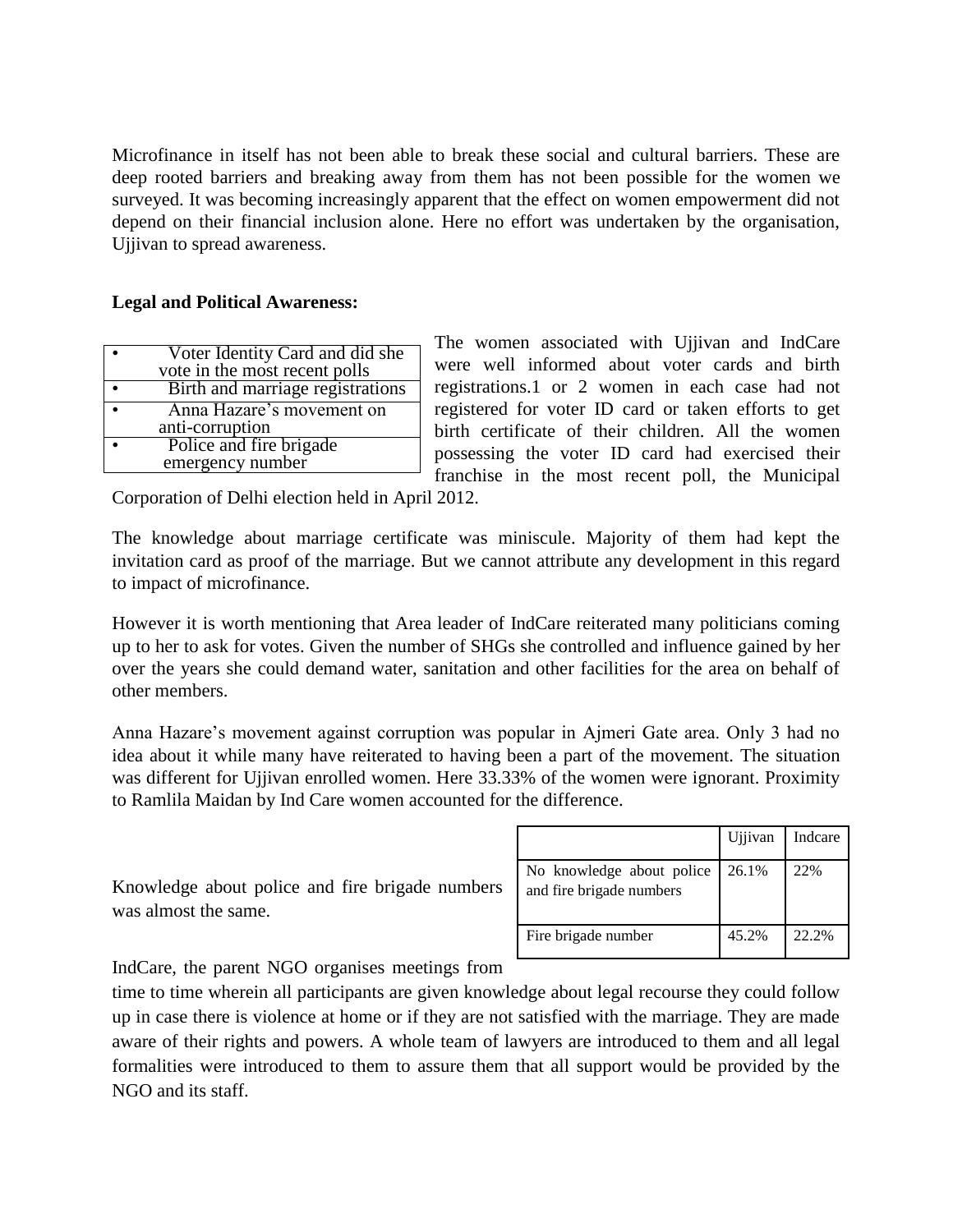#### **Health and hygiene awareness:**

The women were considerate about the health of the family members. Many a time loan amount had been used for medication or health treatments. Regular health check up is not

done but medication wherever needed is administered. Immunisation and polio drops drive have also been successful in both areas. Majority of women had their children in hospitals leaving some of them who were quite old. Even in those cases the grand children had institutional delivery. Anganwadis were not used. This could be attributed to the fact that 90% of our survey covered APL families and close proximity to government/charitable hospitals.

| Any member suffering from illness   |
|-------------------------------------|
| and action taken in this regard     |
| Immunisation of children at time if |
| their birth, polio drops            |
| Use of mosquito nets                |
| Smoking, chewing tobacco&/or        |
| drinking habits of their husband    |
| Use of sanitary napkins             |

Mosquito nets/coil/cleaners/Allout/Good Knight were commonly used by people. 17.7% and 37.7% respectively in Ujjivan and IndCare dominated regions said no use of such repellents. But we cannot attribute whole of it to unawareness as they argued lack of requirements for it. Moreover we did not come across any case of malaria or dengue infected case.

Chewing tobacco/ gutka had been not much prevalent as compared to drinking. In Indcare we found 6 cases where men were involved in regular drinking. Others were involved in drinking at functions or at irregular intervals. Gutka/pan was also prevalent in 20% of the cases. Similar findings were in Ujjivan . The prevalence of gutka was less here. It is observed that until and unless men themselves want to stop this habit, the repeated requests by the subjects go unheeded. The respondents usually restricted themselves from discussing these concerns with their husbands as they tend to spark violence at home. In many cases we observed that men had stopped at later stage.

Living in Delhi region the women were well aware about the usage of sanitary napkins. However, many of them do not use it owing to the expenditure incurred on that. This is further supported by the fact that while mothers themselves use cloth, their daughters use sanitary napkins. Another reason could be the daughters have attended government schools where they were provided with sanitary napkins.

Thereby we found that the role played by the organisations in the spread of health and hygiene awareness in the areas we surveyed has been less. In many cases the loan taken was spent to undertake proper medication. Even otherwise, given the fact that majority of them have irregular income and very little savings the credit helped smoothen out their expenditure.

The awareness spread either through living standard of people -TV, shops, advertisements. The effort of government to distribute sanitary napkins among girls through the government schools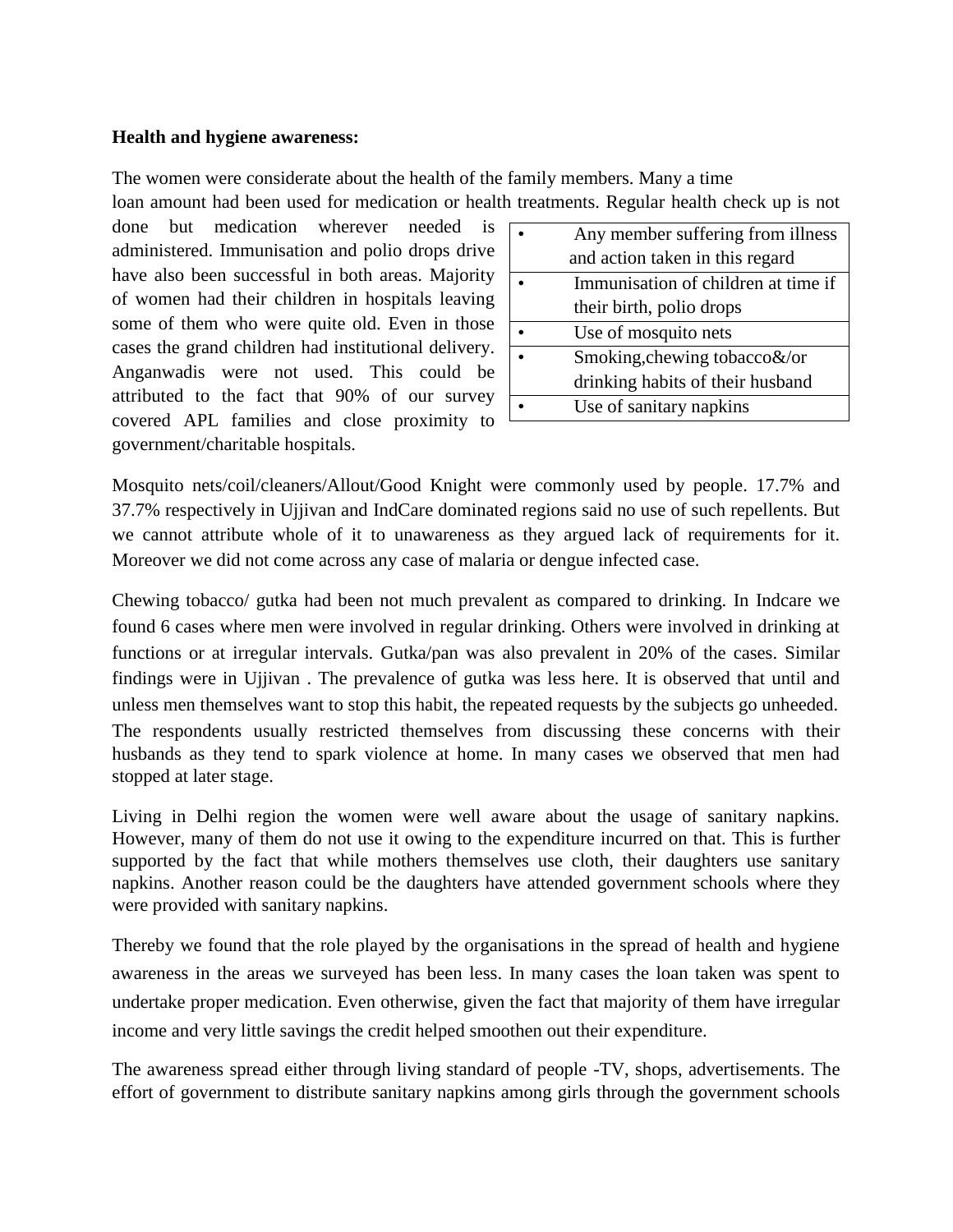clearly has had a positive effect regarding this aspect.

# **Relative freedom from domination by the family:**

| Loan against one's wishes         |
|-----------------------------------|
| Pressure from in laws to have son |
| Visit to natal home               |
| Objection to her/her daughter to  |
| wear modern outfit                |
| Objection to her/her daughter     |
| wearing their hair short          |

The usual response we got for loan against women's wish was no. The decision in most cases was mutual one or taken up by the family together. Where women took solely for her own work, she was the sole authority (as told by them) since the responsibility to pay back lied on them.

With respect to pressure from in laws for having son, we observed that responses could have been biased in certain cases. This was especially for women surveyed in West Delhi. The one who had a boy after two or three daughters said no. However, many did admit preference of son in the family. But it did not mean that daughters were discriminated against sons.

One of the respondents had seven daughters (two of them are married) and two sons. Her husband was very conservative, she had a very hard life bringing her kids up, and now her daughters help her with the education of her younger children. One of her married daughters was raised by her brother in law who was very nice to her but didn't send her to college. The mother in law used to fight with her over the issue of having a son. The consequence of this has been gynecological problems suffered by her. Another one admitted there was pressure on her after having two daughters. But luckily she had third child as a boy.

The average number of children in IndCare dominated region was two as compared to three in Ujjivan dominated region. In majority of the households there was one daughter and one son.

In certain cases the women were under pressure. In one case the subject wanted to have just one child but her first child is a girl who was born after an operation. But the husband and mother in law wanted to have a son in the family. The second one turned up to be a girl. Now they have a boy after around 10-11 years.

There were no restrictions in visiting natal home. Many of them had it in Delhi NCR only. Restrictions on daughter in laws with respect to dressing have decreased over the years. Wearing suits was considered an offense in regions like Rajasthan and Gujarat. The women reiterated to have been wearing only saris after the marriage, now having become their habit which they don't want to change. However they don't put any restriction on their daughters or daughter in laws. Modern outfits like jeans and leggings were not allowed in many cases. In one family (in Ajmeri gate) the daughter in law still wore long 'gungad' in front of male member of the family. Similar facts were for freedom to wear hair short. Some families put restrictions on going for parlour works.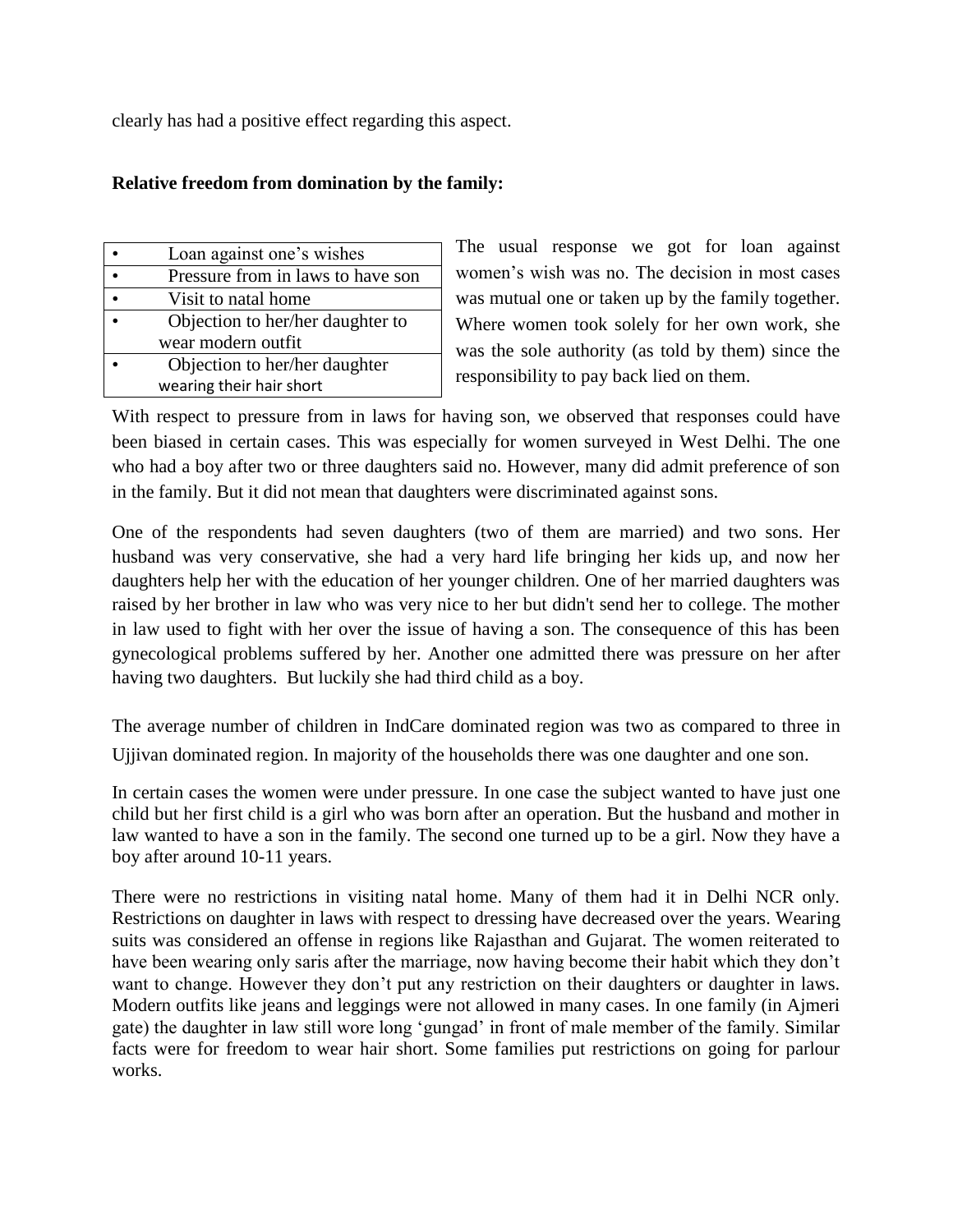An interesting fact was observed that younger generation women were much more open with regard to dressing and haircuts. Many of them said they were free to decide upon their own ways after separating from their in laws. Majority of the respondents who live with their in-laws face more difficulty than others, because the conservative nature of their earlier generations comes in the way of them leading a modern family life.

The general observations that we made during our survey made us question the idea that with microfinance comes financial inclusion of the women, which results in financial empowerment of women, thus paving the way for overall empowerment of the women.

# **Key Findings:**

Ujjivan and IndCare have very diverse mode of operations.

While Ujjivan has a very professional approach the workings in IndCare depended upon the personal relations that the Area Leader has with the group members. It was noted that there is great community harmony in the area and hence the women are extremely close-knit.

The advantage of that is the women are socially more empowered than individually being so. Together they have bargained for the sanctioning of widow pensions, proper water lines etc. with even powerful politicians. However, at the individual level not all of them are empowered, only the women who are regularly coming to work in the Anganwadi kitchen, socialise daily and hence are socially and politically more aware than the dormant members of the groups. The social cohesion observable in IndCare area has contributed to the empowerment of women to great extent.

The key drawback of the working of IndCare is the prevalence of patronage and even a bit of political exploitation. Patronage comes into the play because the loan amounts are given to a beneficiary on the basis of their needs, the more pressing one's needs are the more easily she gets the loan, but then there automatically a bias is observed in the system, of disbursement of the loan amount. It depends on how closely a person is associated with the Area Leader as well as on her judgement as to whether the person's needs are pressing enough or not. Besides, the women are asked to attend various meetings because they are enrolled with IndCare. In these meetings e the dormant members are taken in order fill in the audience seats. This is how a bit of political exploitation is observed in this case.

Ujjivan is a private "for profit" MFI. Their work reflected professionalism. Ujjivan has its own set of rules laid down within the guidelines of RBI and hence has 100% recovery rate. The organisation doesn't form the JLGs and in fact does not interfere in the workings within the group. Ujjivan has constant cash flow and when a loan cycle ends, the women immediately get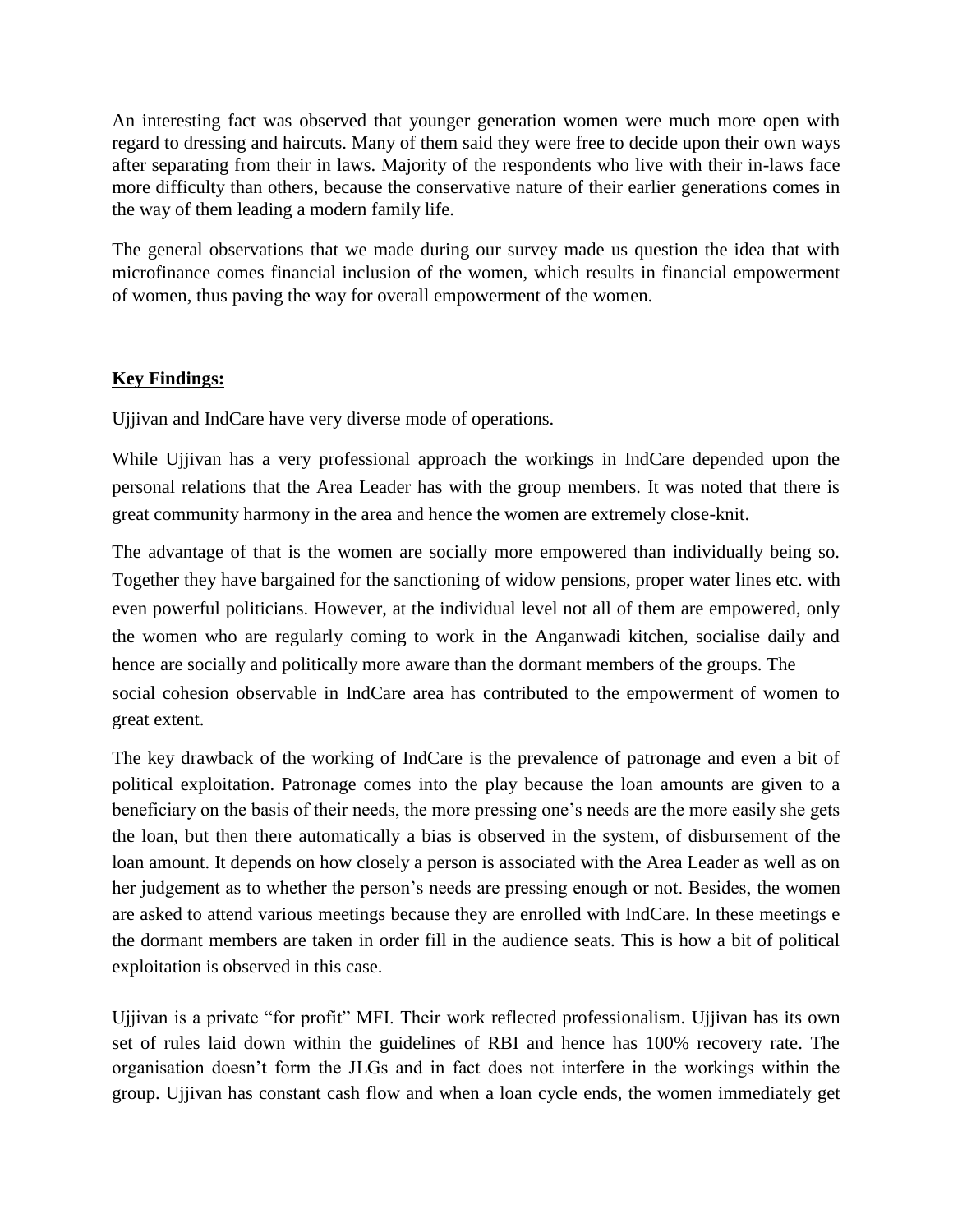the next loan if they apply for one.

The usage of the loan amount also varies across both the organisations, most likely because of their customer backgrounds. The women associated with Ujjivan have spent money on their handicraft business, or to educate their children or to renovate their houses. The handicraft business requires a substantial amount of money to initially buy raw materials thus involving heavy lay out costs. Whereas the beneficiaries of IndCare, not only get their loans very rarely, but also they spend mostly on house repairing and thus leading to an enhanced standard of living. The supari cutting business does not require a heavy amount of initial investment to spend on raw materials and hence the women can comfortably tide over their business needs with the money they can get from their inter-group lending.

Noting the observations we thus reach the cross-roads of evaluating whether microfinance is a solution to women empowerment or not. We started off this project to find out if this economic independence provided by the access to financial services like microfinance is a key to the improvement of women's status in their communities or not. Our a priori expectation was that this indeed is the case; on paper it seemed only natural. However, the field work and the experiences and most importantly the data thus collected have only stood to refute our a priori assumptions.

Women empowerment is not just about economic empowerment through financial security even for an urban woman; instead, it is an amalgamation of various social factors most important of them being the status of the woman in her own home. The reality in this regard has shaken our very ideas. The patriarchal social structures render women, as incapable of making big decisions or even travel alone. What is even more of concern is that the women themselves don't feel more confident about going outside alone, not because of safety issues but because they consider themselves incapable.

The deep rooted interpersonal relationships also seemed to affect empowerment of women more than their economic reliance. The most influential of them was their relationship with their inlaws. Most women said they feel more restricted and dominated in presence of their parents in law.

Education also plays an important role. We were told in many cases that the respondent's daughters are doing their under-graduation course from universities and simultaneously doing certificate courses on computer, or other vocational training courses. It does portray a very rosy picture, but when we enquired about the reasons for not enrolling their daughters for regular courses we received various answers including that the time is not good, girls needn't go out of home to study. College environment is not good for a "good" girl. It seemingly started to imply that the eligibility of the girls for marriage will go down if they go to college. There were a few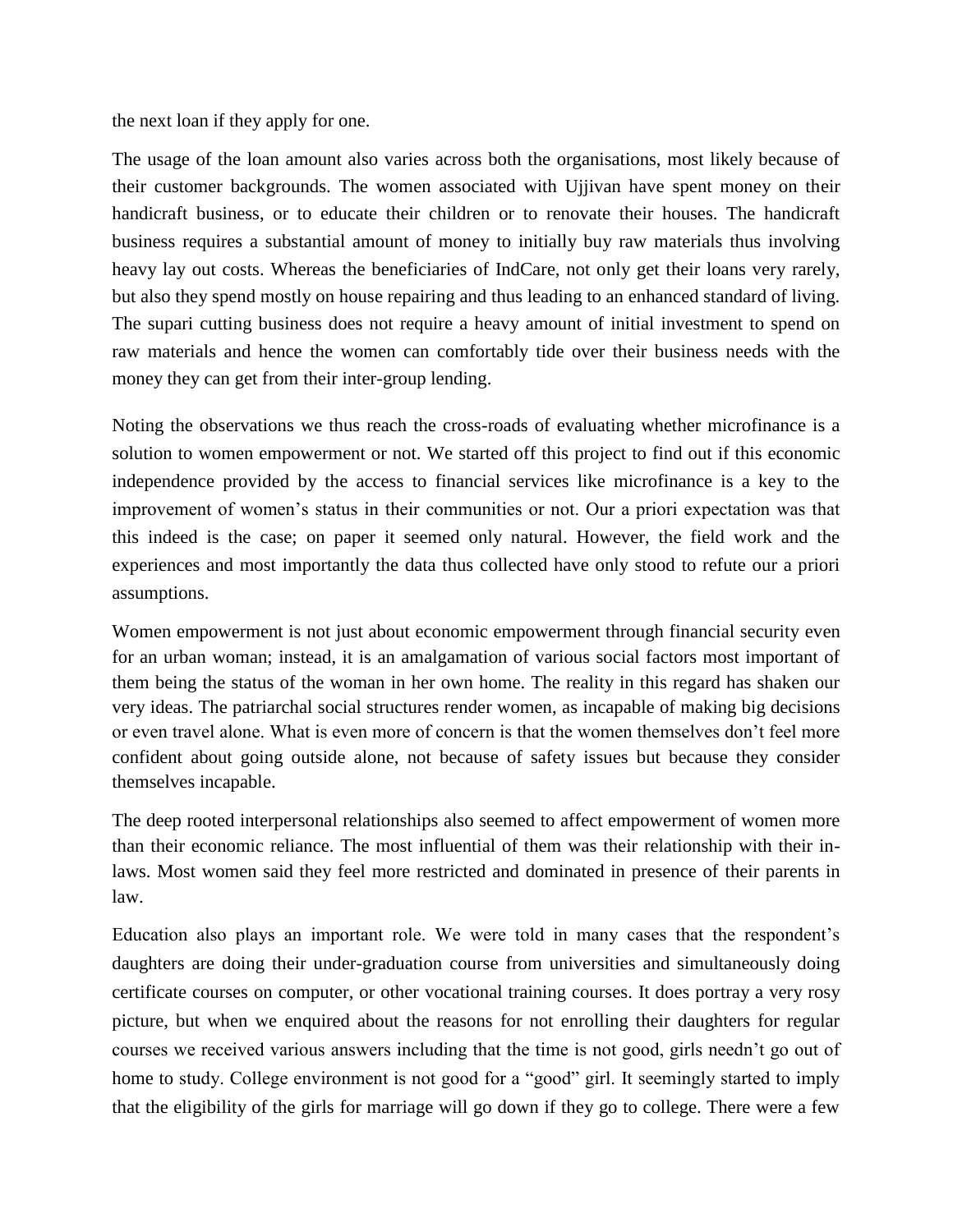cases where the daughters themselves chose to not go to college, because they wanted to join a job and hence wanted vocational trainings, but then the broader picture spoke of a different story.

On the whole however we have noted that microfinance has acted in a way that is circular in nature. The women who were already doing fairly better in terms of empowerment have benefitted the most because they have taken their level of empowerment forward through their association with the microcredit organization. But, on the other hand, the women who were lagging behind in terms of confidence, education; microfinance had little or no impact on their status of empowerment. They were not self-reliant even though they have been associated with the institutions for a considerable amount of time.

Thus we conclude our paper citing that microfinance has not really enhanced the status of all women involved. It has boosted the self reliance and confidence of the already educated or fairly empowered women. It has had little or almost no impact on the lives of the beneficiaries who had little education or confidence to begin with. Our study also conforms to the findings of Prof. Abhijit Banerjee and Prof. Esther Duflo (MIT) which had shown that microfinance helps in consumption smoothing for the poor. In his Plenary Lecture, on the topic "Financial Inclusion for the Poor", Prof. Abhijit Banerjee (MIT), said that even though microcredit has not been able to alleviate poverty, per se, it has definitely enabled the poor "to manage their poverty better"

Our study validates this observation though the socio- cultural equations in the North India are dramatically different from those existing in the Southern states of India, where the survey was conducted by Banerjee and Duflo.